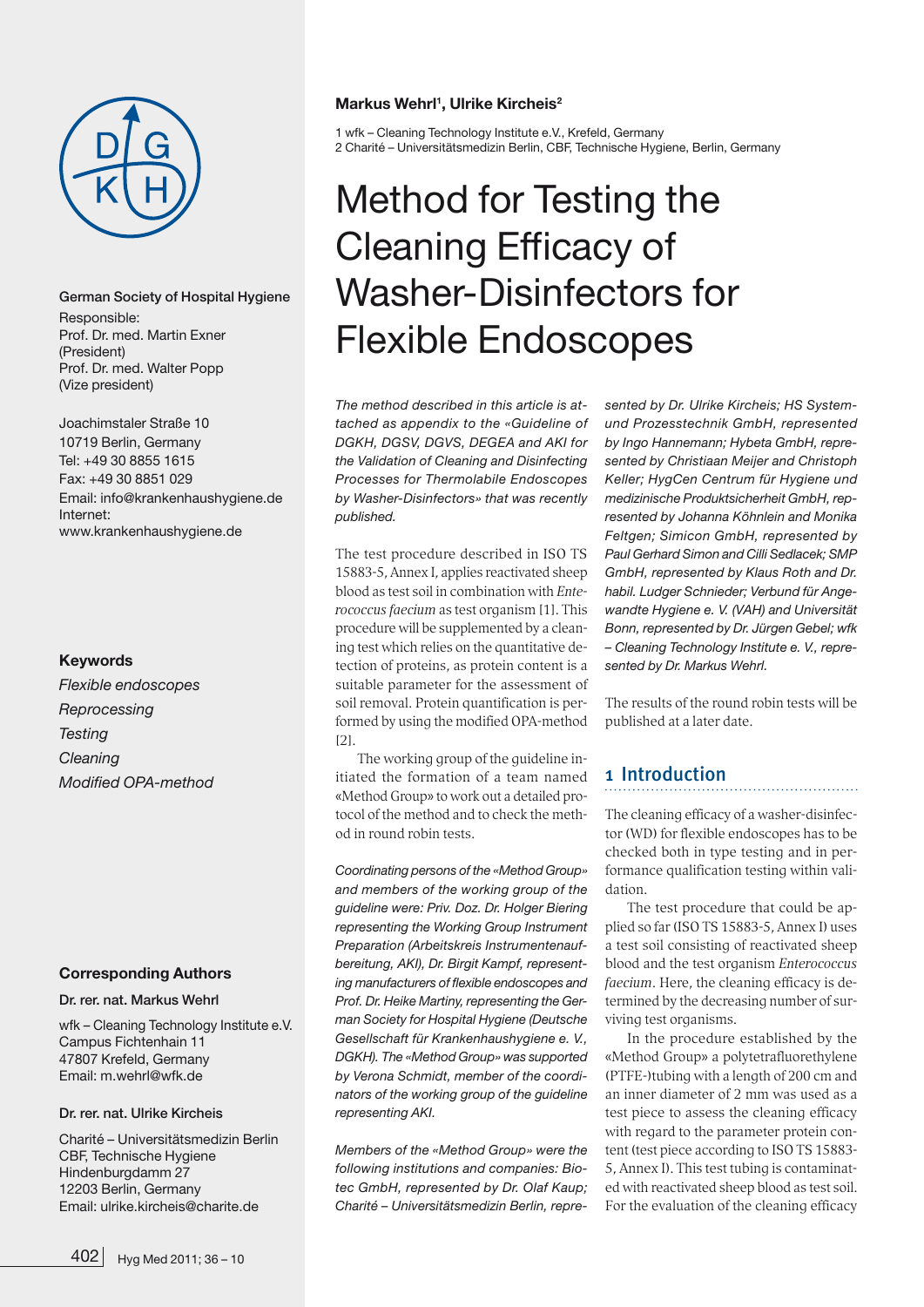the residual protein content of processed test tubings is assessed. Alternatively the reduction factor (RF) of the protein amount can be calculated.

The modified ortho-phthaldialdehyde (OPA)-method is applied in order to quantify the protein amount. OPA reacts with  $\alpha$ and e-terminal amino groups by forming a fluorescent alkylthio-2-alkylisoindole in the presence of N,N-dimethyl-2-mercaptoethylammoniumchloride. This compound is quantified photometrically at 340 nm. As the OPA-method exclusively detects free primary amino groups of the proteins, the method is being calibrated to the established model protein bovine serum albumin (BSA, fraction V).

The following method describes the preparation of test pieces, the elution of residual test soil, and the quantification of residual proteins using the OPA-method.

## 2 Material

#### 2.1 Test pieces

#### 2.1.1 Test soiling

- sheep blood heparinized with 10 IE heparin ml<sup>-1</sup>. The usage of pooled blood, i. e. a mixture of blood from several animals, is preferable. The quality of the blood is approved if the recovery rate of blood proteins is beyond 70% and clearly below 100%. Sheep blood is commercially available (e.g. from Acila GmbH, Fiebig Nährstofftechnik)
- protamine hydrochloride or protamine sulfate, applied to a final concentration of 15 IE ml-1 blood (e.g. Protamin Valeant 1000 I.E. ml-1 of Valeant Pharmaceuticals Germany GmbH)
- physiological sodium chloride solution 0.9% (NaCl solution)

#### 2.1.2 Material for test pieces

- PTFE-tubings with a length of 200 cm and an inner diameter of 2 mm, wall thickness 0.5 mm (e.g. from VWR International GmbH, Order-No: 228-4134). The influence of a pre-cleaning process of this PTFE-tubings was assessed and turned out not to be essential
- sections of silicone-tubing, length approximately 2 cm, inner diameter 2 mm (e.g. from Carl Roth, Order-No: 9559.1). Alternatively: silicone-tubings with a length of 1 cm and an inner diameter of 2 mm in combination with silicone-tubings with a length of 2 cm and an inner diam-

eter of 4 mm

– if applicable red locking cones (e.g. from Angiokard, Order-No: AK 64900)

#### 2.1.3 Equipment and consumables

- $-$  balance with a resolution of  $\leq 1$  mg, calibrated
- micro liter pipettes for diverse volumes, calibrated
- 10 ml syringes (single use)
- 20 ml syringes (single use)
- pipette tips, diverse sizes

#### 2.2 OPA method

#### 2.2.1 Equipment and consumables

- UV/VIS-photometer suitable for measurements at  $\lambda = 340$  nm
- cuvettes: quartz or single use plastic\* (see below) suitable for measurements at  $\lambda =$ 340 nm
- pH-meter, calibrated
- $-$  balance with a resolution  $\leq 1$  mg, calibrated
- volumetric flasks 100 ml, class A (e.g. from Carl Roth, Order-No: Y281.1)
- volumetric pipettes 5 ml, class A or AS (e.g. from Carl Roth, Order-No: E976.1)
- volumetric pipettes 2 ml, class A or AS (e.g. from Carl Roth, Order-No: E973.1)
- micro liter pipettes for diverse volumes, calibrated
- pipette tips, diverse sizes
- reaction tubes, diverse
- conical tubes, diverse

*\* When using single use cuvettes, the constancy of their optical properties should be checked by filling at least 8 cuvettes with 1% SDS-solution and measuring the extinction at* l *= 340 nm. The difference between the determined extinction values should be* ≤ *± 0,005. The usage of single use cuvettes is to be preferred in order to avoid spurious interference caused by improper cleaning of quartz cuvettes.*

#### 2.2.2 Chemicals

- ortho-phthaldialdehyde, p.a.-grade (e.g. Merck, Order-No. 1.11452.0005)
- methanol, p.a.-grade (e.g. Merck, Order-No. 1.06009.1011)
- disodium tetraborate, anhydrous, p.a. grade (e.g. Merck, Order-No. 1.06306. 0250)
- $-1$  % SDS solution (w/w) in H<sub>2</sub>O, adjusted with NaOH to  $pH = 11$  (SDS, sodiumdodecylsulfate, grade for biochemical applications [e. g. Merck, Order-No. 1.12533.0050])
- $-20\%$  SDS solution (w/w) in H<sub>2</sub>O, pH value not adjusted
- 2-(dimethyl-amino)ethanethiolhydrochloride, 95% (e.g. Aldrich, Order-No. D141 003-25G)
- L-leucine, grade for biochemical applications (e.g. Merck, Order-No. 1.05360. 0025)
- bovine serum albumine (BSA), fraction V, purity ≥ 98% (e.g. Carl Roth, Order-No. T844.2)
- commercial BSA-standard, fraction V, with specified concentration between 100–200 µg ml-1 (e.g. Thermo Scientific, Order-No. 23208: ready-to-use set of standards including  $7 \times 3.5$  ml with the following concentrations: 125, 250, 500, 750, 1000, 1500, 2000 µg ml-1)
- $-0.1$  M NaOH solution in H<sub>2</sub>O
- $-H_2O$ , HPLC-grade (e.g. Merck, Order-No. 1.15333.2500)

#### 2.2.3 Solutions

#### *2.2.3.1 OPA reagent*

For the preparation of the 2-fold concentrated OPA-reagent the chemicals given in table 1 are used. The table gives the amount of the respective chemicals for an exemplary total volume of 50 ml. The amounts can easily be adapted to other volumes. First of all, the disodium tetraborate is soluted in the respective volume  $H_2O$  (HPLCgrade) while heating it up to 40 °C. Following this, o-phthaldialdehyde and 2-(dimethylamino)ethanethiolhydrochloride are solubilized in the respective volume of methanol. This solution is added to the disodium tetraborate solution, and finally the respective volume of 20% SDS solution is added as well. The OPA-reagent has to be prepared freshly each day.

#### 2.2.3.2 *Reagent for the measurement of protein self-extinction*

For the measurement of protein self-extinction the following 2-fold concentrated reagent is used; its composition is given in table 2. The amounts of the chemicals apply to a final volume of 50 ml that can be adjusted.

#### 2.2.3.3 *BSA standards*

The OPA-method is calibrated using several standards made up of the model protein bovine serum albumine (BSA), fraction V, which cover a relevant range of concentrations. As the first step in the preparation of the standards 100 mg BSA is dissolved in 1% SDS solution to a final volume of 100 ml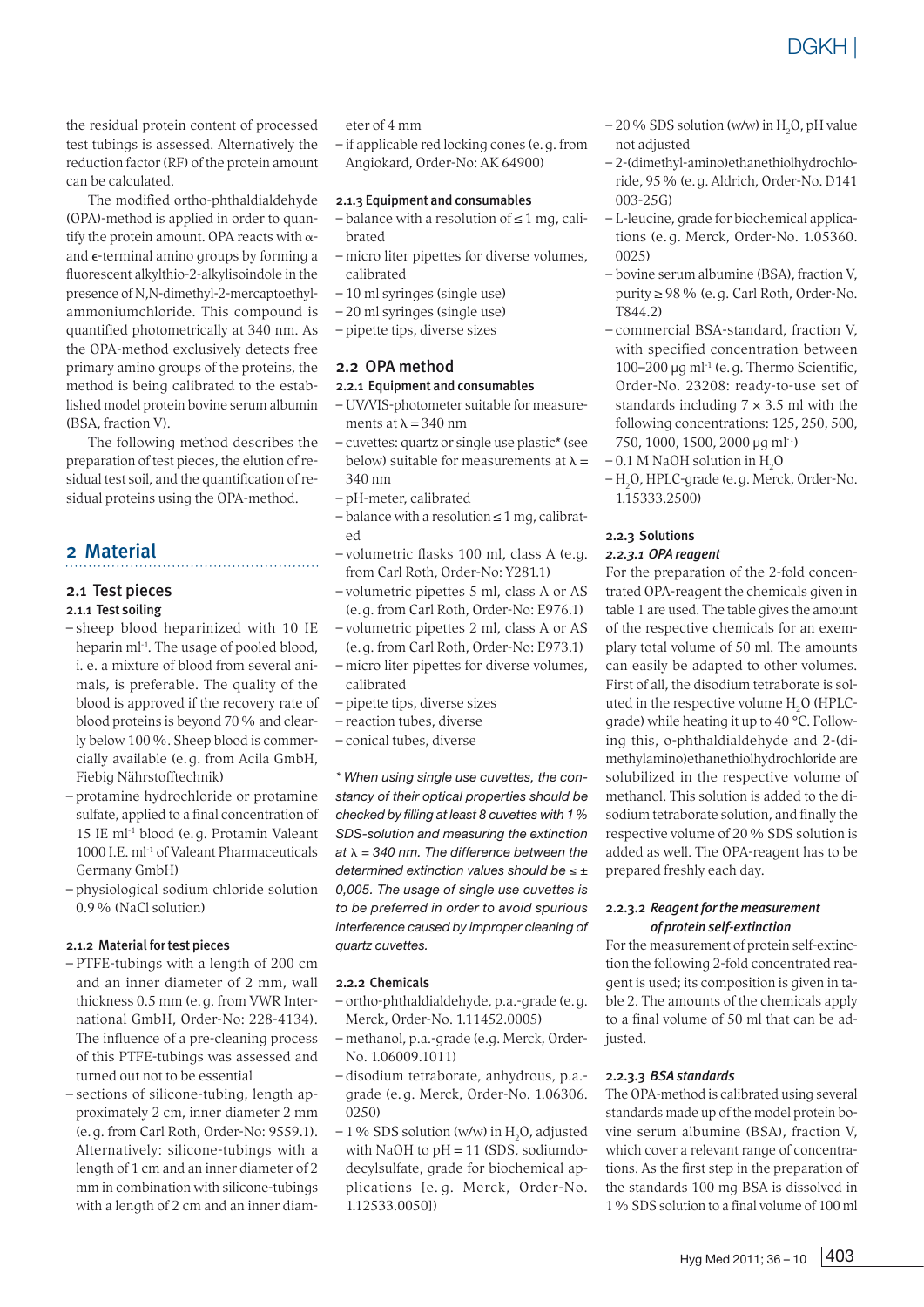using a volumetric flask. This stock solution (standard no.1) is diluted further by mixing exactly 5 ml of the respective standard with 5 ml 1% SDS-solution in a clean beaker using volumetric pipettes.

By balancing each added solution the precision of the dilution can be checked gravimetrically. Alternatively the volumes of the added solutions can be checked using a 10 ml volumetric flask. The error should be  $\leq \pm 0.3$  % (5 ml pipettes, class A/ AS). The following BSA-standards are prepared using the scheme given in table 3.

#### *2.2.3.4 Leucine standard*

For the preparation of the leucine-standard 2 ml of a 0.01 M L-leucine-solution in  $\text{H}_{2}\text{O}$ are transferred to a 100 ml volumetric flask by using a volumetric pipette; the flask is then filled up with water. The dilution is checked gravimetrically.

# 3 Methods

#### 3.1 Test pieces 3.1.1 Preparation of test soil

The heparinised sheep blood, the protamine solution and the physiological saline are warmed up to room temperature and thoroughly mixed. The test soil for one test piece is made up of the following constituents:

- 11.4 ml heparinized sheep blood
- $-0.42$  ml  $0.9\%$  NaCl-solution
- 0.18 ml protamine solution containing 180 IE

One after the other, the components are transferred to a beaker, mixed thoroughly yet very carefully to prevent shear forces and a possible bubbling of the blood. To determine the coagulation interval of the sheep blood, a stop watch is started right after the addition of the protamine. After mixing the test soil an aliquot of 100 µl is taken and diluted in 9.9 ml of a 1% SDSsolution, for a subsequent determination of the protein concentration of the test soil using the OPA-method.

#### 3.1.2 Soiling of PTFE tubings

The PTFE-tubings (length  $= 200$  cm) are marked at one end (e.g. using a cable strap) and a piece of silicone-tubing is fixed to allow for the connection of a syringe which loads the test soil. The weight of the prepared tubing is measured using a balance, then the tubings are fixed horizontally on a table, e.g. by using adhesive tape.

Table 1: Composition of the OPA reagent (2-fold concentrated).

| Total volume of the OPA reagent             | $50 \mathrm{m}$ |
|---------------------------------------------|-----------------|
| Disodium tetraborate                        | $2.01$ g        |
| o-phthaldialdehyde                          | 80.0 mg         |
| 2-(dimethylamino)ethanethiolhydrochloride   | $200$ mg        |
| Methanol                                    | $2.00$ ml       |
| SDS solution 20 % in H <sub>2</sub> O (w/w) | $2.50$ ml       |
| H <sub>2</sub> O                            | ad 50.0 ml      |

Table 2: Composition of the reagent for the measurement of self-extinction of proteins (2-fold concentrated).

| Total volume of the reagent for self-extinction | 50 ml      |  |
|-------------------------------------------------|------------|--|
| Disodium tetraborate                            | $2.01$ g   |  |
| Methanol                                        | $2.00$ ml  |  |
| SDS solution 20% in H <sub>2</sub> O (w/w)      | $2.50$ ml  |  |
| H <sub>2</sub> O                                | ad 50.0 ml |  |

Table 3: Scheme for the preparation of BSA-standards used for the calibration of the OPA method.

| <b>Standard</b><br>No. | Protein<br>concentration<br>$(\mu q$ BSA m $l^{-1}$ ) | <b>Volume of</b><br>standard | <b>Volume of solute</b><br>(1 % SDS solution) |
|------------------------|-------------------------------------------------------|------------------------------|-----------------------------------------------|
| 1                      | 1000                                                  | 5.00 ml stock solution       |                                               |
| $\overline{2}$         | 500                                                   | 5.00 ml standard 1           | 5.00 ml                                       |
| 3                      | 250                                                   | 5.00 ml standard 2           | 5.00 ml                                       |
| $\overline{4}$         | 125                                                   | 5.00 ml standard 3           | 5.00 ml                                       |
| 5                      | 62.5                                                  | 5.00 ml standard 4           | $5.00$ ml                                     |
| 6                      | 31.3                                                  | 5.00 ml standard 5           | 5.00 ml                                       |
| $\overline{7}$         | 15.6                                                  | 5.00 ml standard 6           | $5.00$ ml                                     |
| 8                      | 7.8                                                   | 5.00 ml standard 7           | 5.00 ml                                       |
| 9                      | 3.9                                                   | 5.00 ml standard 8           | 5.00 ml                                       |
| 10                     | 0                                                     |                              | $5.00$ ml                                     |

10 ml of the test soil are taken up with a syringe, that is connected to the silicone-tubing adapter. Following the test soil is injected. After an incubation time of 30 seconds,  $2 \times 10$  ml of air is injected into the test piece to blow out excessive soiling.

Expelled soil is collected in a beaker at the tubing ending and, in order to determine the moment the coagulation sets in, the beaker is swayed slightly. The start of the coagulation is recognized by a gel-like hardening of the surface, the period is assessed by using a stop watch. The required time and room temperature are documented.

The soiled test piece is incubated for one hour at room temperature, then the patency is checked. In order to do this, 20 ml of air are taken up with a syringe of just this volume and injected slowly<sup>1</sup>. Afterwards the weight of the test piece is measured using

a balance and the weight of the contained soiling is calculated.

#### 3.1.3 Application of Test Pieces in a WD

For the measurement of the cleaning performance, test pieces in WD have to be applied in such a way that they are flushed in the same direction as during soiling. It also has to be ensured that the test pieces are fixed tightly and robustly at the respective connections of the WD to withstand the flushing pressure.

<sup>&</sup>lt;sup>1</sup> In deviation from standard ISO TS 15883-5, a patency check is conducted after soiling in this manner.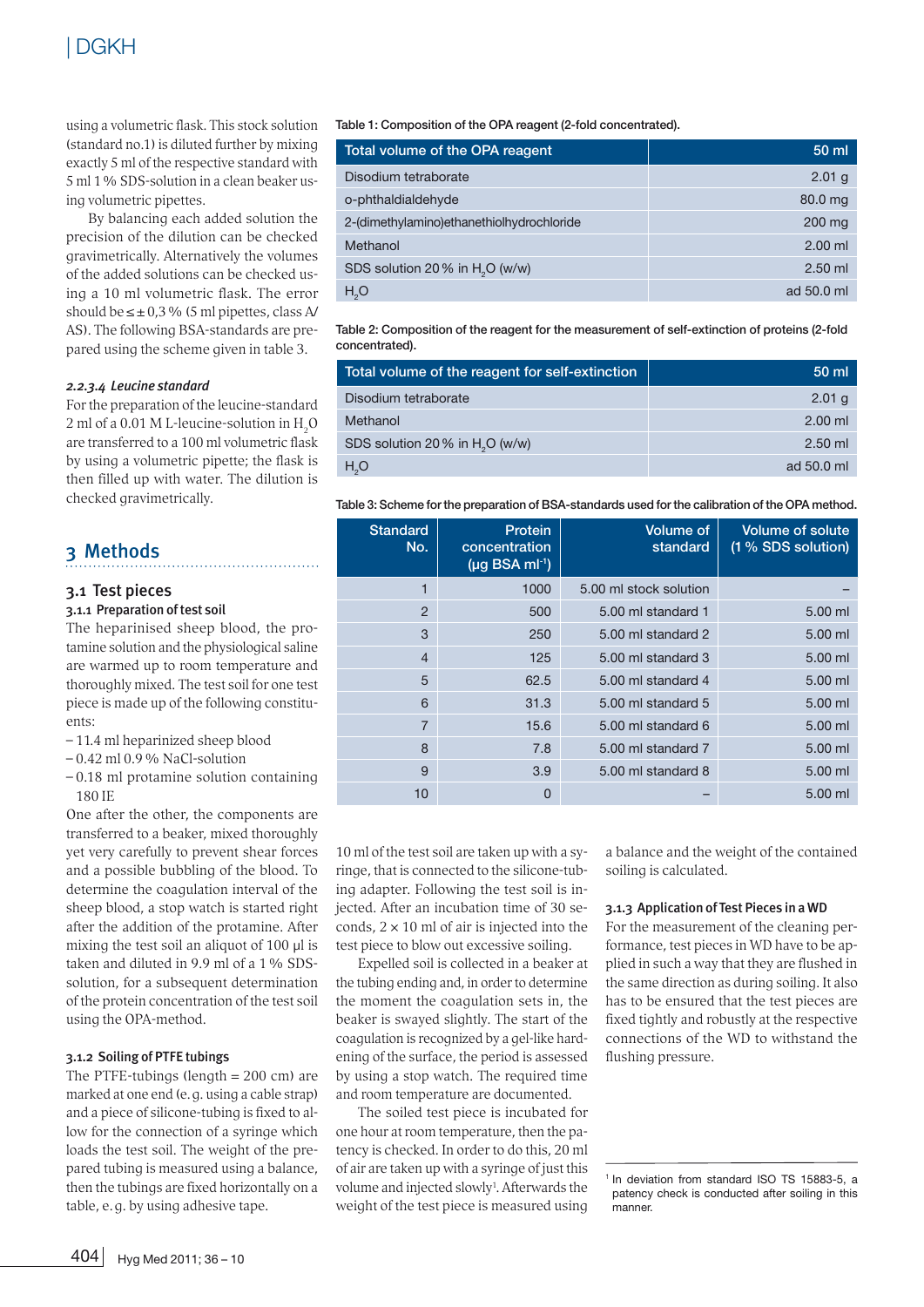#### 3.1.4 Elution of Test Pieces

For the quantification of protein content in reprocessed test pieces as well as in untreated positive and negative controls, residues have to be eluted. Therefore, 5 ml 1 % SDSsolution are taken up with a 10 ml syringe and injected into the respective test pieces. The injection is conducted in the same direction as the soiling of the test piece and the preceding flushing during reprocessing in WD. The SDS-solution is collected in a beaker and then pulled back into the test piece. After that the syringe is removed and the ends of the test piece are connected to each other in ring shape by silicone adapters; alternatively, the ends may be closed off by cones. The test piece is incubated for 30 minutes at room temperature. Afterwards, the SDS-solution is expelled into a beaker, then pulled up into the test piece again. This rinsing process is repeated once more. Finally, the test piece is flushed completely and drained by  $3 \times 20$  ml of air to remove residual SDS-solution. The protein content of this eluate is quantified by the modified OPA-method.

#### 3.2 OPA method

The following descriptions refer to a sample volume of 1 ml which might have to be modified with respect to the available equipment. Before usage all solutions have to be warmed up to room temperature. The measuring wavelength is  $\lambda = 340$  nm. The measurement of each sample is performed in triplicate. For subsequent calculations the average values are used.

#### 3.2.1 Calibration of OPA method

For the quantification of unknown protein samples the protein concentration is determined as equivalents referring to a special «model» protein. The most common «model» protein is fraction V of bovine serum albumine (BSA). The calibration of the OPAmethod is performed using several BSAstandards as given in table 3. For the measurement, 500 µl of the respective standard and 500 µl OPA-reagent (table 1) are pipetted into a cuvette, mixed thoroughly and incubated for 3 minutes. Subsequently the extinction is determined by using a suitable photometer. The measurement starts using standard no. 10 that serves as blank sample for zeroing the photometer (auto zero function, or – for two beam photometers – insertion into the reference beam). Subsequently, the extinctions (E) of the remaining standards are measured. Standards that result in E > 1.000 are not being considered for the calibration.

The measured extinction values have to be corrected for the self-extinction of the BSA-protein itself. In order to do this, 500 µl of the respective standard and 500 µl of the reagent for the determination of self-extinction (table 2) are pipetted into a cuvette and mixed thoroughly. The self-extinction is determined by starting with standard no. 10 which serves as blank sample for zeroing the photometer. The values for the self-extinction are subtracted from the extinction values by employing the OPA-reagent. The corrected extinction values that have been thus identified are now used to calculate a regression curve  $(y = mx + b)$  which is applied to determine the concentration of unknown protein samples.

#### 3.2.2 Checking of OPA method

In order to check the used chemicals and prepared reagents a leucine standard according to 2.2.3.4 is analysed. Therefore the photometer is zeroed using the blank sample. Then, 500 µl of the leucine standard are mixed in a cuvette with 500 µl of the OPA reagent and incubated for 3 minutes, after which the extinction is measured. The self-extinction of the leucine standard is determined as well, and both extinction values are subtracted. The corrected extinction is determined in triplicate, the average has to match  $E = 0.641 \pm 0.032$ .

An additional check of the OPA method is performed by measuring an external, commercially available BSA standard (fraction V) with a precisely given concentration in the range of  $100-200 \mu g$  ml<sup>-1</sup>, as stated by the manufacturer. This external standard must not be diluted or modified. After zeroing the photometer, 500 µl of the commercially available standard are added to 500 µl of the OPA reagent and mixed thoroughly. After 3 minutes incubation time the extinction is determined. Finally, the selfextinction is measured and subtracted.

#### 3.2.3 Quantification of protein samples

Before starting measurements the photometer is zeroed using the blank sample (autozero function or insertion into referencebeam). After this, the unknown protein samples are measured by mixing 500 µl of the protein sample and 500 µl of the OPAreagent thoroughly. The mixture is checked visually to make sure that it does not exhibit any precipitation or turbidity. After 3 minutes incubation time the extinction is

measured. Samples that give extinction values beyond 1.000 have to be diluted using 1% of SDS-solution.

To correct for self-extinction of proteins, another 500 µl of the protein sample is mixed thoroughly with 500 µl of the reagent for measurement of self-extinction. The concentration of the used protein sample for this measurement has to be the same as for the measurement with the OPA-reagent. The average value for the self-extinction is subtracted from the average value of the extinction measured with the OPA-reagent. The corrected extinction values are transferred to protein concentration using the established calibration curve.

#### 4 Characterisation of test pieces

#### 4.1 Batch characterisation

Each batch of prepared test pieces has to be checked regarding the appropriateness of its quality by:

- Negative controls: For each batch of used PTFE-tubings an adequate number of negative controls (unsoiled tubings) has to be analyzed by elution and subsequent protein quantification to check for adequate quality and to exclude unwanted effects caused by incorrect manufacturing. Depending on the ordered batch size of the PTFE-tubings  $1 - 3$  negative controls should be analyzed.
- Positive controls: For each batch of prepared test soil at least 1 test piece (untreated positive control) has to be analyzed by elution and subsequent protein quantification to check for adequate quality of the test soil. The recovery rate of proteins has to exceed 70% but has to range clearly below 100%.

The recovery rate (RR) of proteins for test pieces has the following correlation:

$$
RR = 100 \bullet \quad \frac{RPC (\mu g)}{WTS (ml) \bullet PC (\mu g \bullet ml^{-1})}
$$

- *RPC: eluted residual protein content of the test piece in µg*
- *WTS: gravimetrically determined weight of test soil in a test piece given in g, that equals the volume in ml for an assumed density of 1.0 g ml-1*
- *PC: protein concentration of the used test soil in µg ml-1*